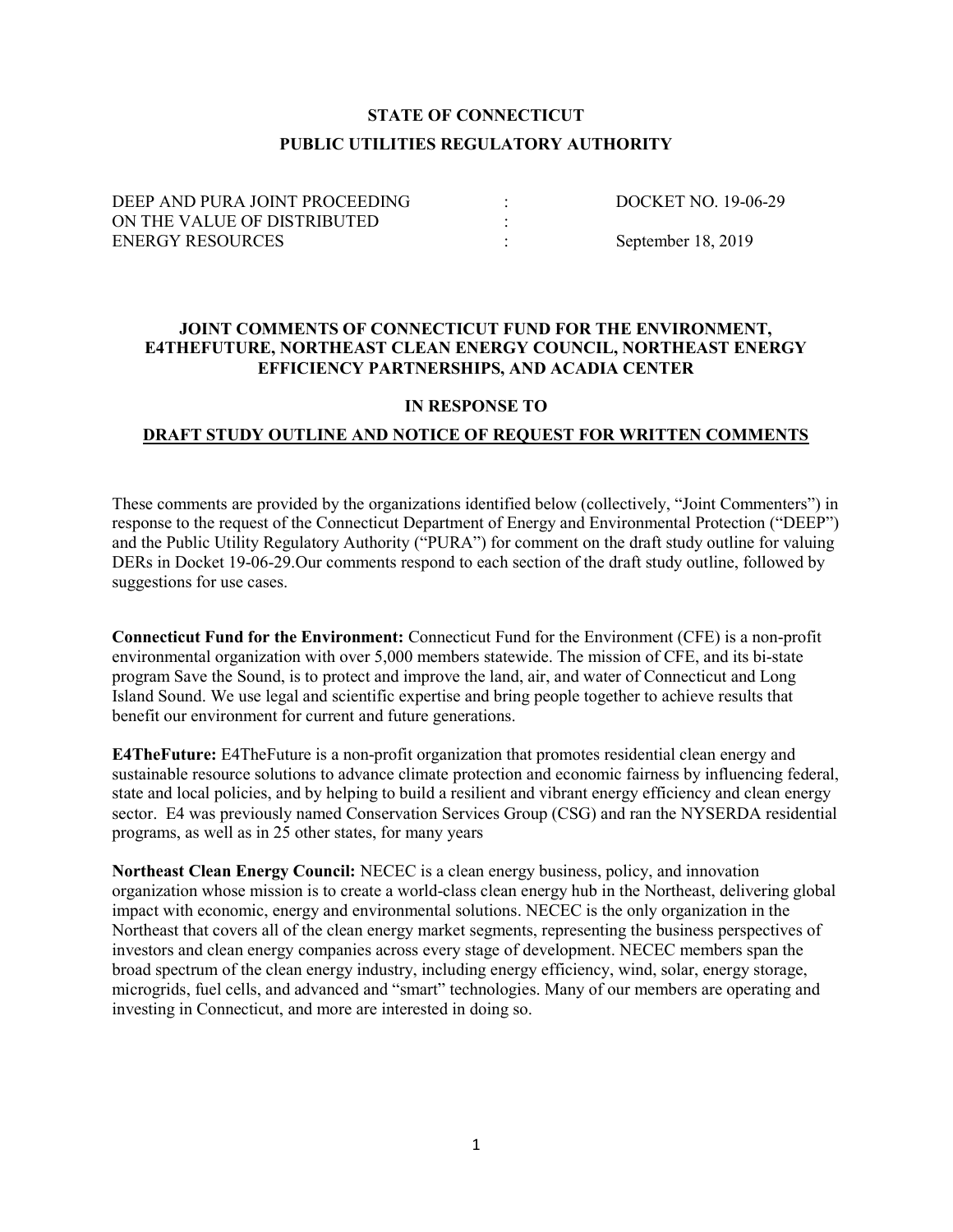Northeast Energy Efficiency Partnerships: NEEP was founded in 1996 as a non-profit accelerating energy efficiency in the Northeast and Mid-Atlantic states. Today, it is one of six Regional Energy Efficiency Organizations (REEOs) funded, in part, by US Department of Energy to support state efficiency policies and programs. NEEP's mission is to accelerate regional collaboration to promote advanced energy efficiency and related solutions in homes, buildings, industry, and communities. With the goal to assist the region's leaders to reduce building sector energy consumption three percent per year and carbon emissions 40 percent by 2030, our vision is that the region's homes, buildings, and communities will be transformed into efficient affordable, low-carbon, resilient places to live, work, and play.

Acadia Center: Acadia Center is a nonprofit research and advocacy organization committed to advancing the clean energy future. Acadia Center works to build clean, low carbon, and consumer friendly economies.

# Comments on Outline Introduction

1. DEEP/PURA should proceed from a common statutory definition of distributed energy resources ("DERs").

The Introduction should be clear on the scope of the study and the definition of DERs. Specifically, Connecticut General Statute § 16-1 (49) provides:

"Distributed energy resource" means any (A) customer-side distributed resource or grid-side distributed resource that generates electricity from a Class I renewable energy source or Class III source, and (B) customer-side distributed resource that reduces demand for electricity through conservation and load management, energy storage system which is located on the customer-side of the meter or is connected to the distribution system or microgrid.

In this proceeding, DEEP/PURA should apply the statutory definition to embrace all DERs, including those on the demand and supply side, and those that are sited behind or in front of the customer meter or a point of common connection with the utility grid. The first key definitional characteristic for DERs, therefore, is where they are located on the grid. Second, they are defined as resources—services or technologies that serve to meet one or more of the required functions for operating and maintaining a secure, reliable, and affordable electricity grid. It is identifying those functions, and potential functions, and the value thereof, that should be focus of this proceeding. Per the definition above, the study should encompass the broader set of DERs, including behind-the-meter conservation, load management and microgrids. This treatment is consistent with mainstream definitions of DERs, including other states (NY, MA) and US DOE.

2. DEEP/PURA should adopt and apply a common framework for establishing values for distributed energy resources.

The Introduction should set forth a process for articulating principles and policies using a common framework to guide DER deployment, adoption, and operation in Connecticut. Such articulation of principles and policies is critical in defining and valuing DERs as resources so that DEEP, PURA and other stakeholders can understand what the DER does and what it is worth—functions and value. A common framework for assessing the value of DERs can allow for adaptability and expanded application, even if initial valuation efforts focus on a limited set or subset of resources. Starting with valuation of behind-the-meter distributed generation is the most common approach, but such efforts should be undertaken with a view toward expanding the valuation effort to other DERs. This should include not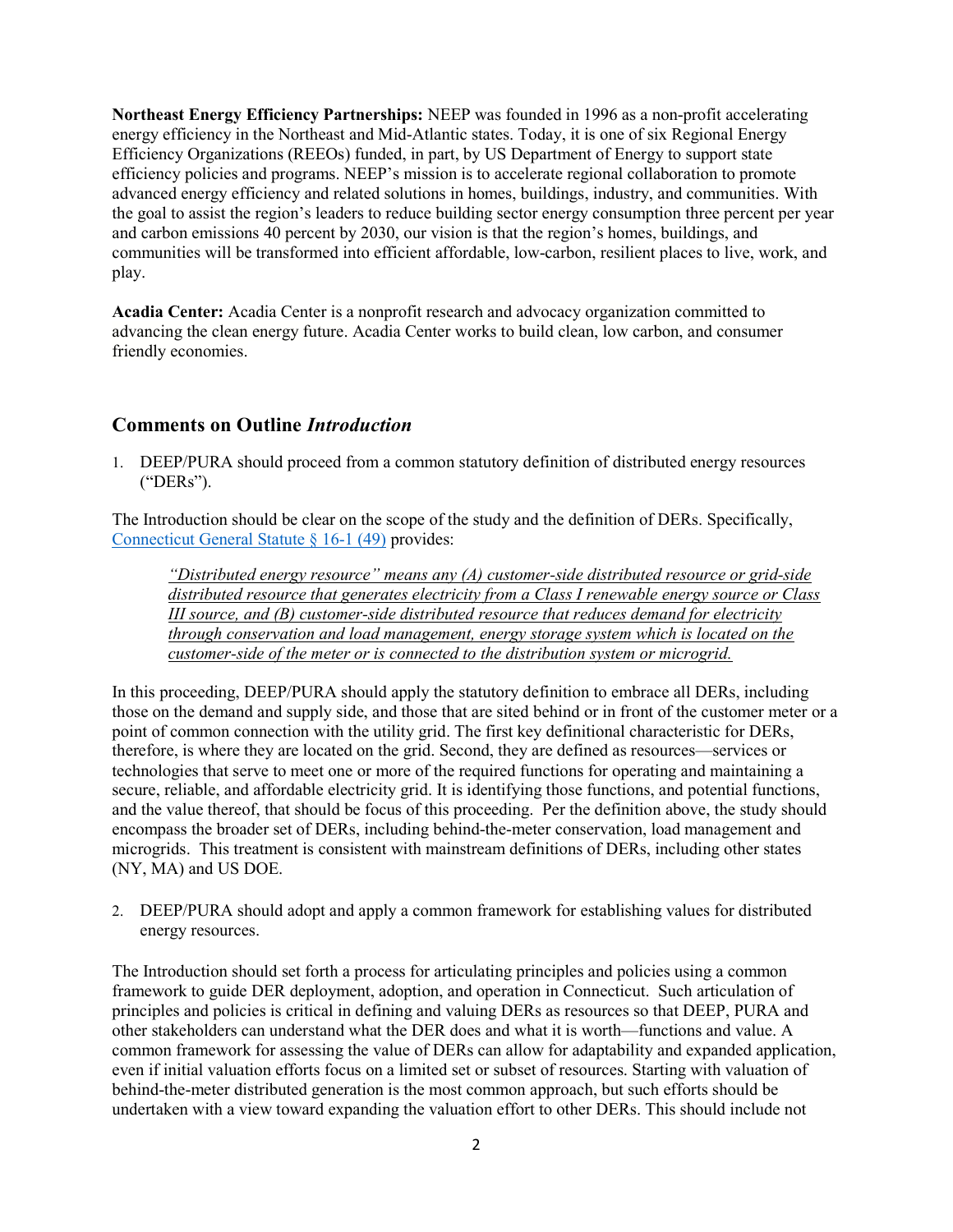only storage, CHP and behind-the-meter ("BTM") fuel cells, as the Draft Study Outline includes, but also energy efficiency (including heat pumps), demand response, electric vehicles, front-of-the-meter ("FTM") fuel cells and others. This Study provides a clear opportunity to use a common framework for conducting benefit-cost analysis for a full range of DERs (including incorporating existing cost-effectiveness practices; e.g., for energy efficiency). This would help to streamline the DEEP/PURA and stakeholder review process and ensure consistent treatment across a range of resources.<sup>1</sup>

Use of a common benefit-cost analysis ("BCA") framework is critically important because DERs are increasingly being deployed and operating in combination systems – see for example the newly published report by Regulatory Assistance Project: Capturing More Value from Combinations of PV and Other DERs (August 2019). Multi-resource valuation is also essential for supporting grid architecture approaches like microgrids. Further, absent a clear articulation and common understanding of relevant and applicable policy objectives, it is perhaps premature to narrowly define use cases.

# Comments on Outline Section: State DER Program and Policy Principles

The Joint Commenters recommend that the section on 'State DER Program and Policy Principles' should follow the Introduction and precede the section on 'Value of DER Analysis', as the former should set the framework and principles by which the latter section addresses technical application of the framework.

We commend DEEP/PURA for recognizing in the Introduction the need to first 'define DER program and policy principles to ensure DER programs align with each other and Connecticut's overall policy objectives.' While the Connecticut Global Warming Solutions Act ("GWSA") is identified as a driving policy along with other various key policies, this section of the outline appears to identify specific DER policies that risks presupposing the goals and objectives before discerning the potential values and benefits of the DERs being studied. As such, it risks narrowing the scope of the VDER study. The overall objective of the VDER Study is to quantify and analyze the full range of potential costs and benefits of DER deployment in order to have the a key set of data that will inform all stakeholders in developing future Connecticut policy..

We recommend that DEEP/PURA, with input from stakeholders, develop a written inventory of the state's applicable policies to document and review the purpose and goal of DER investments. This exercise can then help to identify relevant impacts to account for, including both utility and non-utility system impacts. While the proposed Study outline seeks input on specific impacts, we recommend a careful and systematic review of relevant policies to guide stakeholder input and to allow for a comprehensive review to inform the relevance of system, societal and participant impacts.<sup>2</sup> Specifically, we recommend that DEEP/PURA use the National Standard Practice Manual for Assessing Cost-Effectiveness of Efficiency Resources ("NSPM-EE"), which provides a set of high level valuation

 $\overline{a}$ 

<sup>&</sup>lt;sup>1</sup> DEEP began a process in 2018 to review the state's cost-effectiveness analysis approach for energy efficiency using the framework provided by the National Standard Practice Manual [National Efficiency Screening Project, 2017]. See CT DEEP presentation at

https://www.ct.gov/deep/lib/deep/energy/conserloadmgmt/deep\_overview\_for\_reviewing\_c&lm\_plan\_costeffectiveness\_testing-meeting.pdf.

<sup>&</sup>lt;sup>2</sup> See CT DEEP presentation that includes (at slide 23) an inventory of applicable CT policies, and associated relevant impacts, that was developed to help inform cost-effectiveness analysis of energy efficiency at https://www.ct.gov/deep/lib/deep/energy/conserloadmgmt/deep\_overview\_for\_reviewing\_c&lm\_plan\_costeffectiveness\_testing-meeting.pdf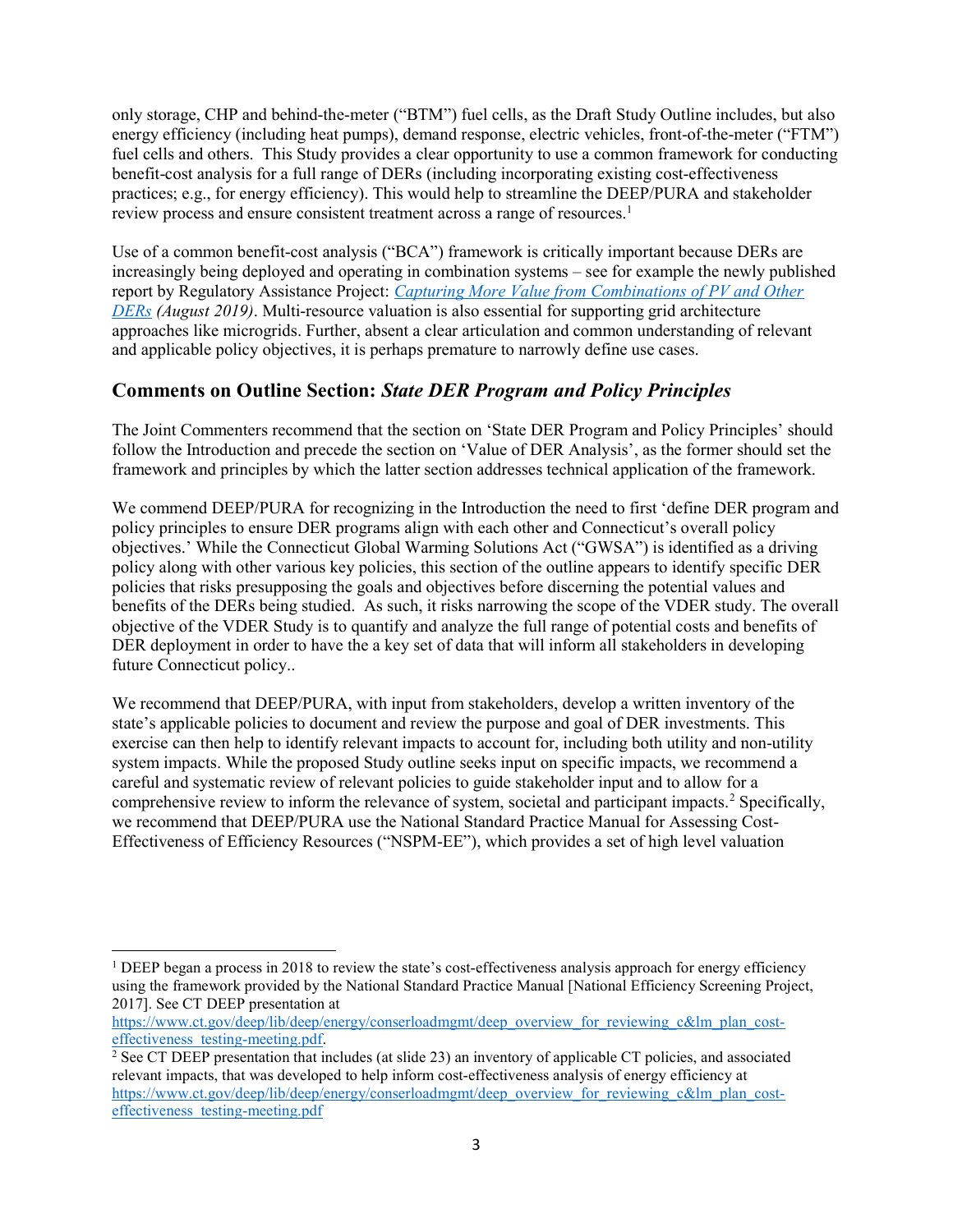principles for cost-effectiveness analysis, including ensuring alignment with state policies and symmetry in the treatment of relevant costs and benefits, as shown in Table 1.<sup>3</sup>

|                                 | EE [and other DERs] is one of many resources that can be deployed to     |  |
|---------------------------------|--------------------------------------------------------------------------|--|
| <b>Efficiency as a</b>          | meet customers' needs, and therefore should be compared with other       |  |
| <b>Resource</b>                 | energy resources (both supply-side and demand-side) in a consistent      |  |
|                                 | and comprehensive manner.                                                |  |
| <b>Policy Goals</b>             | A jurisdiction's primary cost-effectiveness test should account for its  |  |
|                                 | energy and other applicable policy goals and objectives. These goals and |  |
|                                 | objectives may be articulated in legislation, commission orders,         |  |
|                                 | regulations, advisory board decisions, guidelines, etc., and are often   |  |
|                                 | dynamic and evolving.                                                    |  |
| <b>Hard-to-Quantify Impacts</b> | Cost-effectiveness practices should account for all relevant,            |  |
|                                 | substantive impacts (as identified based on policy goals,) even those    |  |
|                                 | that are difficult to quantify and monetize. Using best-available        |  |
|                                 | information, proxies, alternative thresholds, or qualitative             |  |
|                                 | considerations to approximate hard-to-monetize impacts is preferable     |  |
|                                 | to assuming those costs and benefits do not exist or have no value.      |  |
| Symmetry                        | Cost-effectiveness practices should be symmetrical, where both costs     |  |
|                                 | and benefits are included for each relevant type of impact.              |  |
| <b>Forward-Looking Analysis</b> | Analysis of the impacts of resource investments should be forward-       |  |
|                                 | looking, capturing the difference between costs and benefits that        |  |
|                                 | would occur over the life of the subject resources as compared to the    |  |
|                                 | costs and benefits that would occur absent the resource investments.     |  |
|                                 | Cost-effectiveness practices should be completely transparent, and       |  |
| <b>Transparency</b>             | should fully document all relevant inputs, assumptions, methodologies,   |  |
|                                 | and results.                                                             |  |

#### Table 1. Universal Principles

Note. Adapted from NSPM for Assessing Cost-Effectiveness of Energy Efficiency Resources, Table ES-1 at viii. National Efficiency Screening Project (May 18, 2017).

The purpose and value of using a common framework are as follows:

- a. Valuation is about recognizing not only which costs and benefits arise from the installation and operation of DERs, but also which costs and benefits the state of Connecticut prioritizes, which it seeks to increase or reduce, and how the valuation methods address uncertainty.
- b. Prioritization in turn requires a clear and transparent statement of policy objectives. DEEP/PURA should answer several key questions:
	- Why does Connecticut want to encourage DERs?
	- What does Connecticut want to avoid when DERs are deployed?
	- What major assumptions about DERs and DER costs and benefits are critical?
	- What technical, economic, and societal changes will impact policy positions?
- c. Striking the right balance of simplicity and accuracy is particularly important in designing programs that will be attractive to the developers and customers that will

<sup>&</sup>lt;sup>3</sup> The National Standard Practice Manual for Assessing Cost-Effectiveness of Efficiency Resources ("NSPM-EE") was published in 2017, and while it focuses on energy efficiency, its universal principles apply to all DERs. A project is actively underway to develop an NSPM for DERs (forthcoming 2020) – see https://nationalefficiencyscreening.org/the-national-standard-practice-manual-for-ders/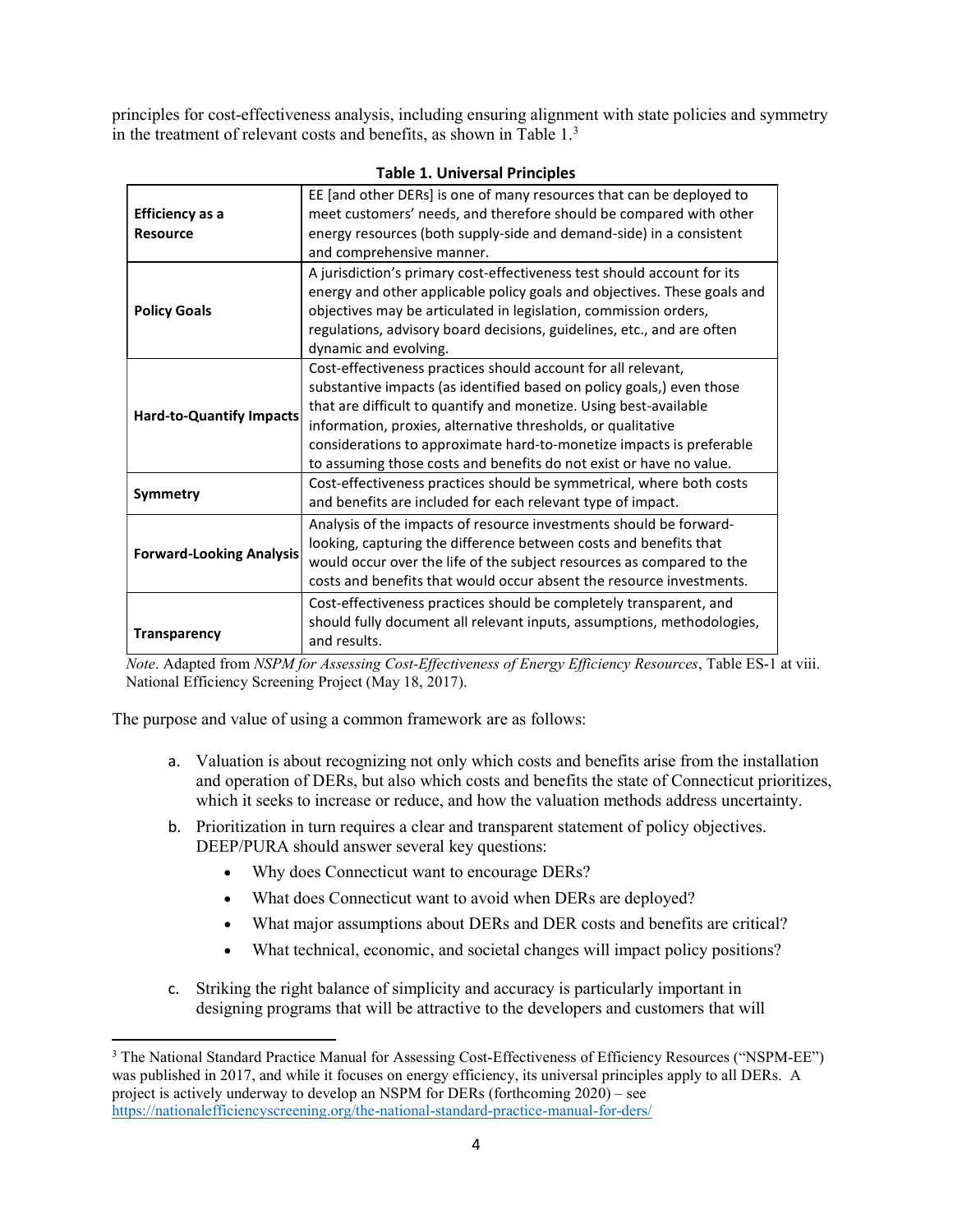ultimately be bringing DERs onto the grid and is one of the key lessons from New York's VDER proceedings. The study results can be used to inform which types of programs are likely to help maximize benefits to all customers (e.g., programs targeted at peak load reductions, programs targeted at increasing utilization of renewables, etc.).

d. Generally, the more CT-specific the study can be in its modeling, the more meaningful it will be and the better it can inform the design of CT-specific programs. The study should be performed with a dynamic view of various production needs and cost impacts and benefits over the useful life of the DER. Developing a long-term view of CT-specific costs (which may also have a regional component given that CT is part of the ISO-NE market) will enable the study to provide a long-term view of cost-effective DER deployment as well.

In addition to the overarching principles provided in Table 1 above, and as a complement to the DER Program and Policy Principles provided in the Draft Study Outline, the Joint Commenters recommend the following considerations to guide the valuation study within the context of clearly articulated policy goals:

- The electricity system in Connecticut should strive for the deployment and use of the truly least-cost resources. True least cost means lowest economic, environmental, and societal cost, over both the short- and long-term. True least cost cannot be assessed without assessing all system costs and benefits and relevant non-systems impacts, even while recognizing that absolute precision may not be possible at this time. Should certain impacts be identified as relevant to state policies but difficult to quantify, it should be remembered that failing to set a value effectively assigns a value of zero.
- DERs can offer significant economic value from a societal perspective and can offer direct bill savings and system cost savings over the short and long term, to user/installers, the grid, and society at large. These economic benefits include not just the energy and capacity value of generation, in itself or in avoiding the costs associated with operating existing resources, but also the economic value of avoided transmission and distribution costs, ancillary services, and local energy system resilience, among others.
- DERs can also offer important environmental benefits through substitution of fossil fuelbased generation and through reduction in fossil emissions. Sited and operating near the loads they serve, DERs can have added environmental benefits that accrue as a result of avoided system losses. These benefits are especially important when DERs operate to avoid inefficient generation and use in economically- and environmentally-disadvantaged communities.
- DERs can also support societal objectives like employment, local economic development benefits, and increased property values. There is no practical difference between citizens of Connecticut and customers of EDCs, so DER societal impacts are a proper consideration in DER valuation.
- Reduced use of existing incumbent generation and infrastructure resources is a natural consequence of technological and structural transformation of the energy sector. This does not mean that the value of DERs should be decremented by stranded costs or lost revenues. Such an approach rewards uneconomic decisions, distorts valuation of new investment opportunities, and retards energy sector transformation toward reliance on more efficient, resilient, and socially just energy services solutions.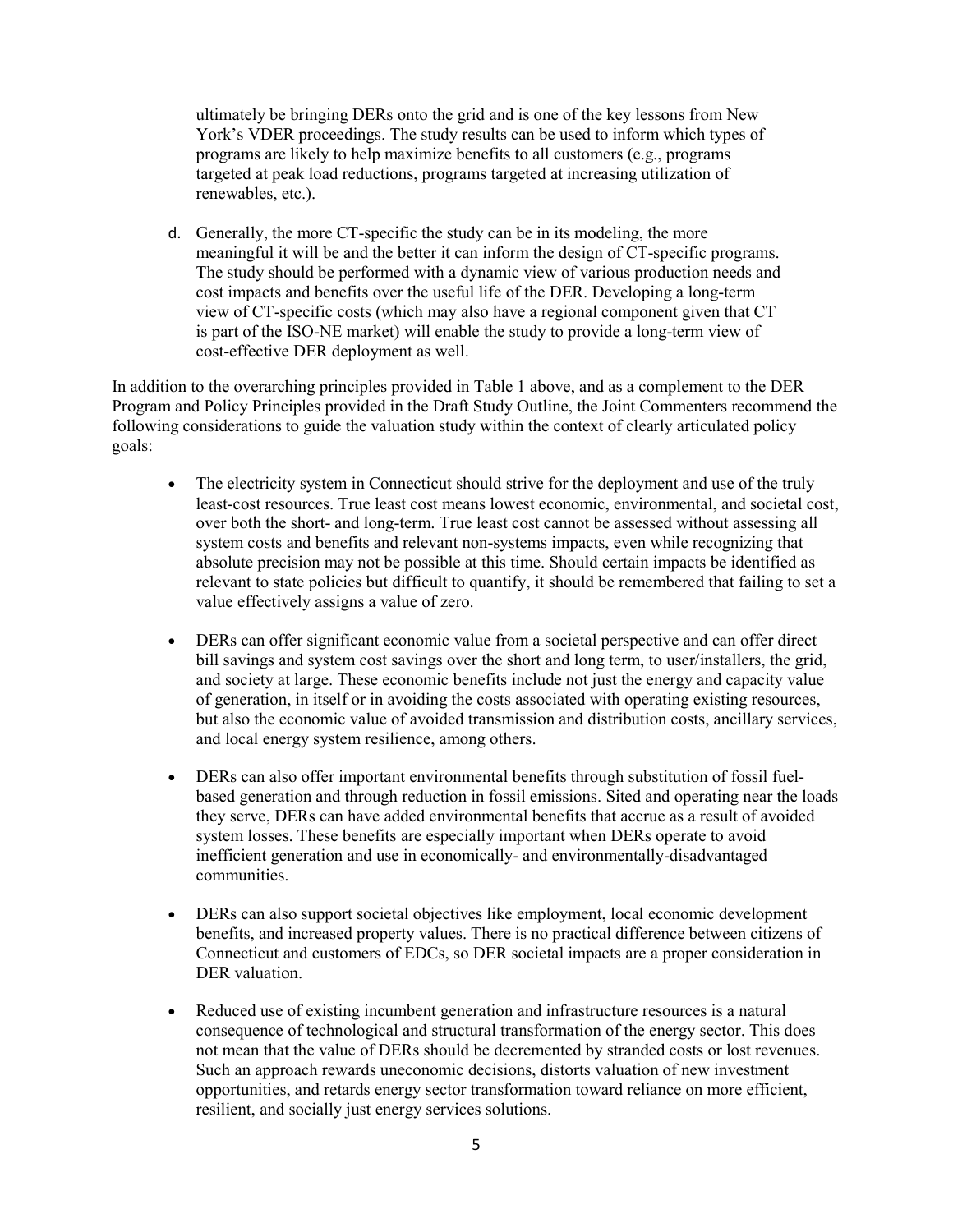- Many energy resources are long-lived and impact more than just the customer that uses them. Objective and meaningful evaluation of DERs means that both short- and long-term impacts should be considered, and that discount rates applied to long-term valuation should reflect the kinds of resources under consideration. Greenhouse gas impacts valuation, for example, should be based on societal discount rates.
- Valuation must take proper account of opportunity costs and the dynamic and cybernetic impacts of DER market development. Valuation which reduces the economic benefits of DER investments limits the realization of supply-chain efficiencies that market growth induces. DER market growth is often the best marketing for DER adoption.
- Valuation should be seen as a continuous-improvement exercise, just like ratemaking. Values that cannot be precisely quantified with certainty today can be better defined as processes improve and experience grows. There are many well-established analytical methods for accounting for uncertainty. DEEP/PURA should not be adopting positions that pit the perfect as the enemy of the good.

## Comments on Outline Section: Value of DER Analysis

Key considerations for modeling analysis that DEEP/PURA should internalize in the DER valuation framework and methodologies include:

- 1. Most states and jurisdictions start with a clear articulation of fundamental benefit-cost analysis principles. These principles are "fundamental" if they apply and are applied to all DERs under consideration. Uniform application of analysis principles also facilitates comparison of relative impacts of disparate resources and evaluation of resources deployed in combination.
- 2. As already explained, articulation of policy preferences is key to establishing the valuation framework and to addressing less-than-precise valuation estimates.
- 3. Regardless of the DER under consideration, DEEP/PURA should establish and adopt a primary cost-effectiveness test for DERs. Secondary cost-effectiveness tests should also be established and adopted to refine and inform valuation.
- 4. Valuation analysis must differentiate between cost-effectiveness and cost-shifting. Failure to analyze these impacts separately can make analysis results difficult to interpret and misleading. Cost-effectiveness testing answers the question about the relationship between costs and benefits over the analysis period. Because DERs can be quite longlived, there may be timing and distributional differences between costs and benefits. Cost-shifting analysis reveals those differences.
- 5. Costs and benefits should be evaluated over the lifetime of the resources. Long-term impacts should be appropriately discounted in order to support levelized cost comparisons. The terms "equity" and "affordability" must be used with precision to describe and characterize DERs fairly and fully. Many of today's "cheap" resources could leave future citizens to deal with significant climate impacts and immature DER markets, while also imposing increased adverse health burdens, and the costs associated with them, on communities. Likewise, current costs and distributional impacts must be fully accounted for—in terms of economic, environmental, and societal impacts.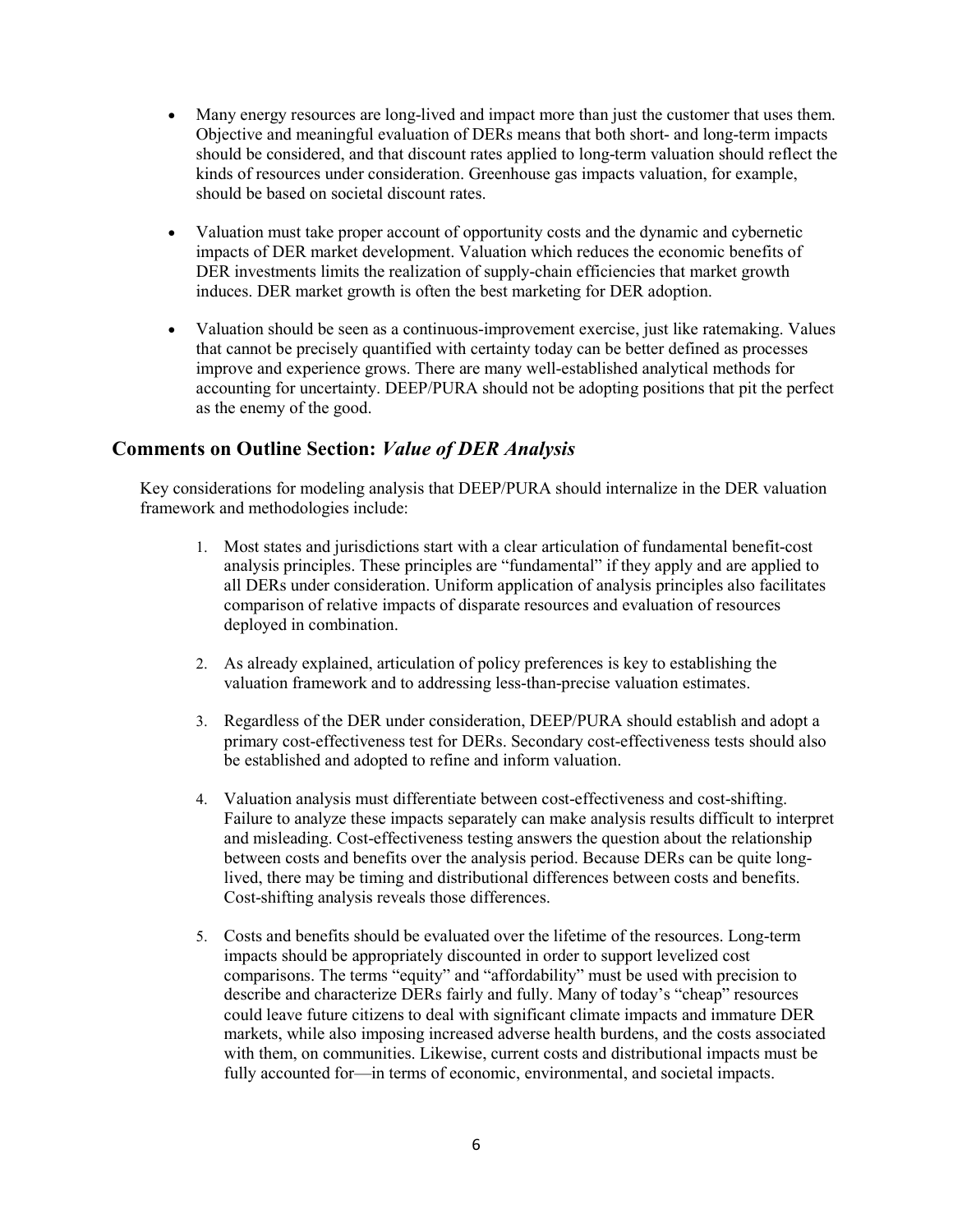- 6. In assessing impacts, it is vital to identify who is impacted. Explicit characterization of disparate and similar impacts on utilities, customers, participants, and third parties is essential.
- 7. Value is often impacted by revenue streams other than those directly related to utility rates and tariffs. For example, distribution and generation may earn and attract federal revenue stream value through investment tax credits. These revenue streams must be individually characterized as part of the valuation framework and methodologies.
- 8. DERs that are capable of generation or energy discharge result in two-way flows of energy on the grid. These should be evaluated under a utility cost test as well as the primary cost-effectiveness test and the societal cost test.
- 9. Rate impacts should be evaluated, but not as an incremental cost or benefit. As explained in the NSPM-EE, rate impacts from lost revenues, for example, "are caused by the need to recover existing costs over fewer sales. These existing costs that would be recovered through rate increases are not caused by the efficiency resources themselves, they are caused by historical investments in supply-side resources that become fixed costs. In economic terms, these existing fixed costs are referred to as "sunk" costs. In economic theory, sunk costs should not be considered when assessing future investments because they are incurred regardless of whether the future investment is undertaken. . . . Any rate increase caused by lost revenues would be a result of recovering those existing fixed costs over fewer sales, not as a result of incurring new costs."<sup>4</sup> As previously stated, evaluation of distributional impacts should be separate from cost-effectiveness evaluation.
- 10 Uses of DER valuation, both planned and potential, should be characterized as part of the valuation process. DER valuation can inform rate setting, resource planning, and many aspects of energy policy development and implementation. We concur with DEEP's stated high-level objective that DER valuation should support maximization of the societal and electric system benefits of DER deployment and operation.

# Resources to Support Quantification of Impacts:

As DEEP/PURA consider the range of costs and benefits of DERs with a focus on those that align with their policy goals, there are many sources that can provide helpful information, whether values, methodologies and/or tools. The list of resources provided herein largely apply to energy efficiency given the years of experience studying efficiency programs impacts – however, much of this information can apply to other DERs. This is not an exhaustive list as it centers on the range of impacts provided in the Study Outline. We encourage DEEP/PURA and stakeholders in this process to identify additional resources relevant to quantifying the value of DERs.

See also the Database of State Efficiency Screening Practices which provides more detail on how other states value impacts in cost-effectiveness testing.<sup>5</sup>

Distribution System Benefits: DERs provide distribution system benefits by reducing demand on the transmission and distribution systems from fossil fuel generation resources though localized energy

<sup>4</sup> NSPM-EE, Appendix C, at pp. 122-123.

<sup>&</sup>lt;sup>5</sup> Available at https://nationalefficiencyscreening.org/state-database-dsesp/.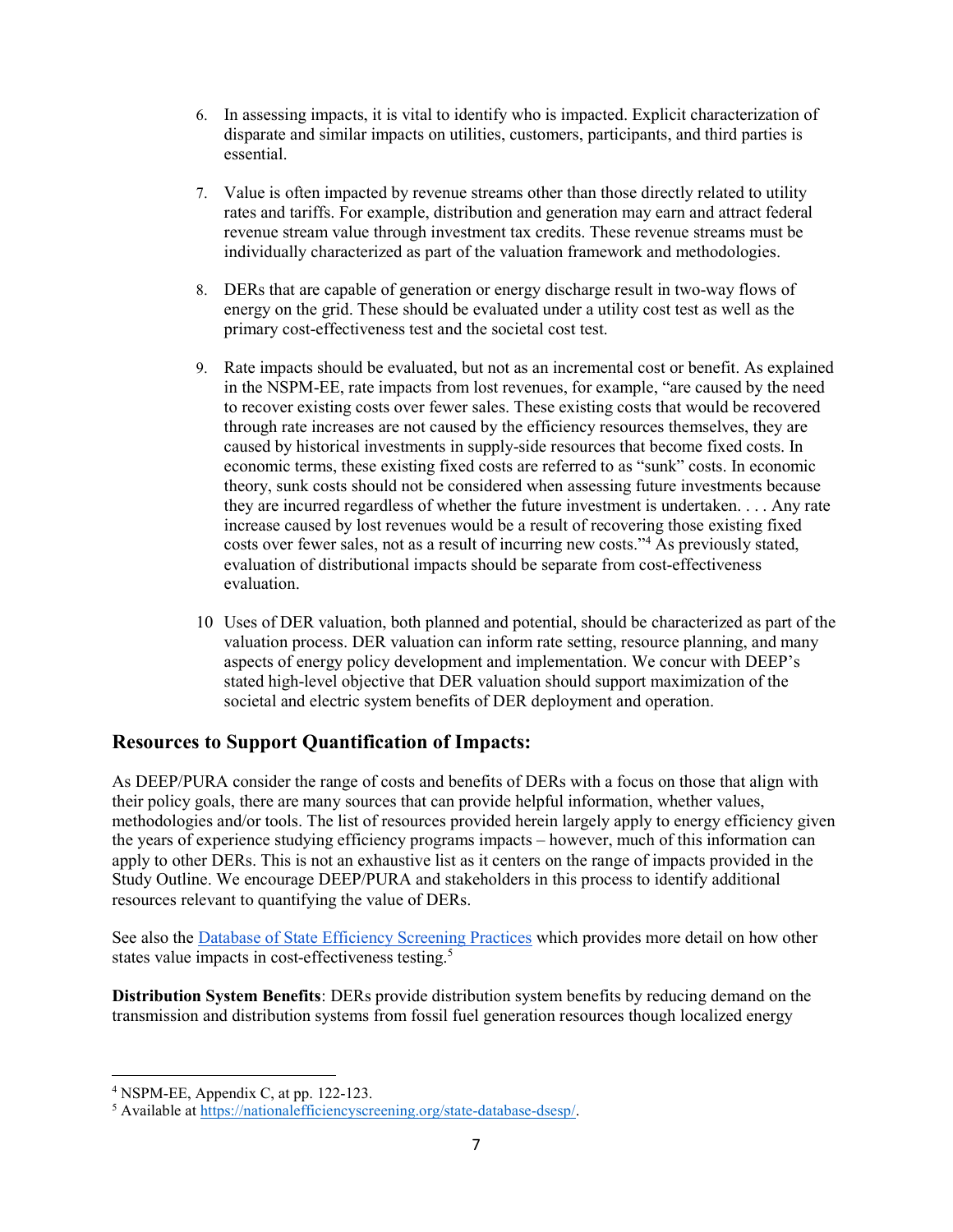resources. This improves reliability of the distribution system, reduces customer costs, and avoids capital investments in transmission and distribution infrastructure.

- The Avoided Energy Supply Components (AESC) in New England (Synapse Energy Economics, 2018) projects avoided costs resulting from energy efficiency through 2035, available from a 2018 study that was sponsored by a group representing all of the major electric and gas utilities, regulators and advocates in New England. It provides a projection of the value of reliability, avoided T&D costs, emissions of CO2, and other fuels.
- Non-Wires Alternatives: Case Studies from Leading U.S. Projects (SEPA, 2018)

The Value Proposition for Cost-Effective, Demand Responsive-Enabling, Nonresidential Lighting System Retrofits in California Buildings (California Energy Commission, 2019)

- On Risk and Reliability:
	- Avoided Energy Supply Components in New England: 2018 Report (Synapse Energy Economics et al, 2018)
	- Estimating the Value of Lost Load (London Economics International, LLC, 2013)
	- Valuing Lost Load: How the Economics Have Changed (Bodell, 2017)
	- The Role of Energy Efficiency in a Distributed Energy Future (ACEEE, 2018)

Macroeconomic benefits: Macroeconomic benefits include market system benefits and impacts that more broadly impact GDP and economic performance, such as job creation. Macroeconomics can include the direct and indirect economic effects of DERs. It is important to consider how the macro level impacts intersect with micro (decision-making) and meso (sectoral) level impacts.

- The Illinois Stakeholder Advisory Group (IL SAG) includes a non-energy impacts working group which is discussing valuation methodologies for non-energy, including macroeconomic, impacts. In 2019, they aim to publish a report following discussion of the planned job methodology for economic impact studies, and review and discussion of preliminary research results for the Ameren Illinois and ComEd evaluators 2018 non-energy impacts studies and economic impact studies.
- ACEEE State Policy Toolkit: Guidance on Measuring the Economic Development Benefits of Energy Efficiency (ACEEE, March 2019)
- Clean Energy Jobs America report (E2, 2019)

Resilience: Resilience identifies the ability to recover quickly during and/or after a difficult time. DERs provide resilience impacts by enabling a distribution system to withstand or recover from extreme weather events by deploying energy efficiency, microgrids, solar PV, energy storage, and other DER technology. This can include avoided restoration costs by preventing power disruption and quickly restoring power when an outage does occur.

- The Value of Resilience for DERs: An Overview of Current Analytical Practices (NARUC, 2019)
- Quantifying and Monetizing Renewable Energy Resiliency (NREL, 2018)

Health Benefits: DERs have a direct impact on health by lowering energy waste levels and the need to burn fossil fuels, which reduces criteria air pollutants and greenhouse gas emissions. This then reduces health impacts from pollution, including improving air quality, avoiding illnesses and premature death, and helping to mitigate climate change.

- Public Health Benefits per kWh of Energy Efficiency and Renewable Energy (EPA, 2019)
- Environmental Benefits Mapping and Analysis Program Community Edition (BenMAP-CE) (EPA, 2019)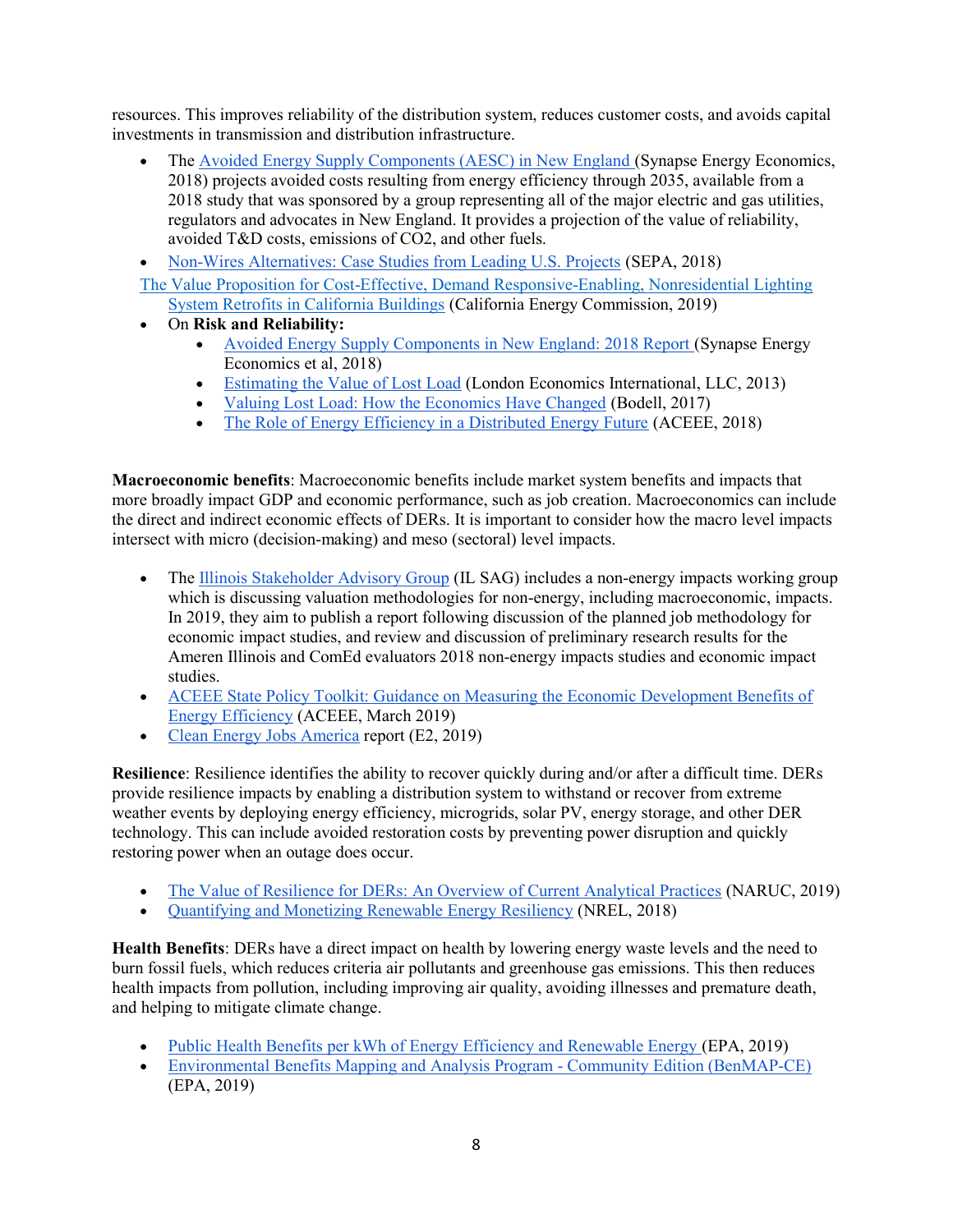CO-Benefits Risk Assessment (COBRA) Health Impacts Screening and Mapping Tool (EPA, 2018)

Non-emissions Environmental Benefits: Non-emissions environmental benefits include outdoor air quality, water quality, land use, and wildlife. Deploying DERs reduces criteria air pollutants and greenhouse gas emissions, which have local and regional effects on air, water, and land uses, and can strengthen the health of ecosystems.

- Quantifying the Multiple Benefits of Energy Efficiency and Renewable Energy (EPA, 2018)
- The Climate and air quality benefits of wind and solar power in the United States (LBL, 2018)
- AVoided Emissions and geneRation Tool (AVERT) (EPA, 2018)
- State and Utility Pollution Reduction Calculator Version 2(SUPR 2) (ACEEE, 2016)

Other studies with information on multiple societal impacts:

- Quantifying the Multiple Benefits of Energy Efficiency and Renewable Energy (EPA, 2018)
- Capturing More Value From Combinations of PV and Other Distributed Energy Resources (RAP, 2019)
- Non-Energy Impacts Approaches and Values: an Examination of the Northeast, Mid-Atlantic, and Beyond (NEEP, 2017)
- BCA for DER (Synapse 2014)
- Massachusetts Special and Cross-Sector Study (NMR Group, Inc., 2011)
- Program Administrators of Massachusetts Non-Energy Impact Framework Study Report (Tetra Tech, 2018)
- Analysis of the Public Health Impacts of the Regional Greenhouse Gas Initiative, 2009-2014 (Abt Associates, 2018)

Other impacts: Other DER impacts, the values of which have not been extensively researched but are relevant to resource valuation, include: energy security, equity, affordability, and impacts on other fuels. While these impacts may be harder to quantify, they exist and should not be excluded from the study. There are methods for including hard to quantify impacts, such as the establishment of an "adder." Adders are typically used to describe a factor applied to quantify impacts for various reasons, such as cases where the impact is difficult or costly to monetize, as well as when it is convenient to bundle multiple impacts into one factor.

## Recommendations on Use Cases

Use cases should consider both residential and C&I examples, and a mix of DERs that we see increasingly being integrated or combined in homes and buildings, such as energy efficiency, demand response, rooftop PV and storage. Because energy storage is an emerging area of technology and potential deployment, we identify a set of use case considerations for DEEP/PURA.

BTM and FTM storage are important use cases to study and have been shown in other states to have a large amount of cost-effective storage potential. BTM and FTM storage are also likely to be used and dispatched differently based on the type of meter they're behind (BTM) or whether they're paired with solar as well (BTM and FTM). Therefore, in order to get meaningful results, the study should also include:

1. Residential BTM storage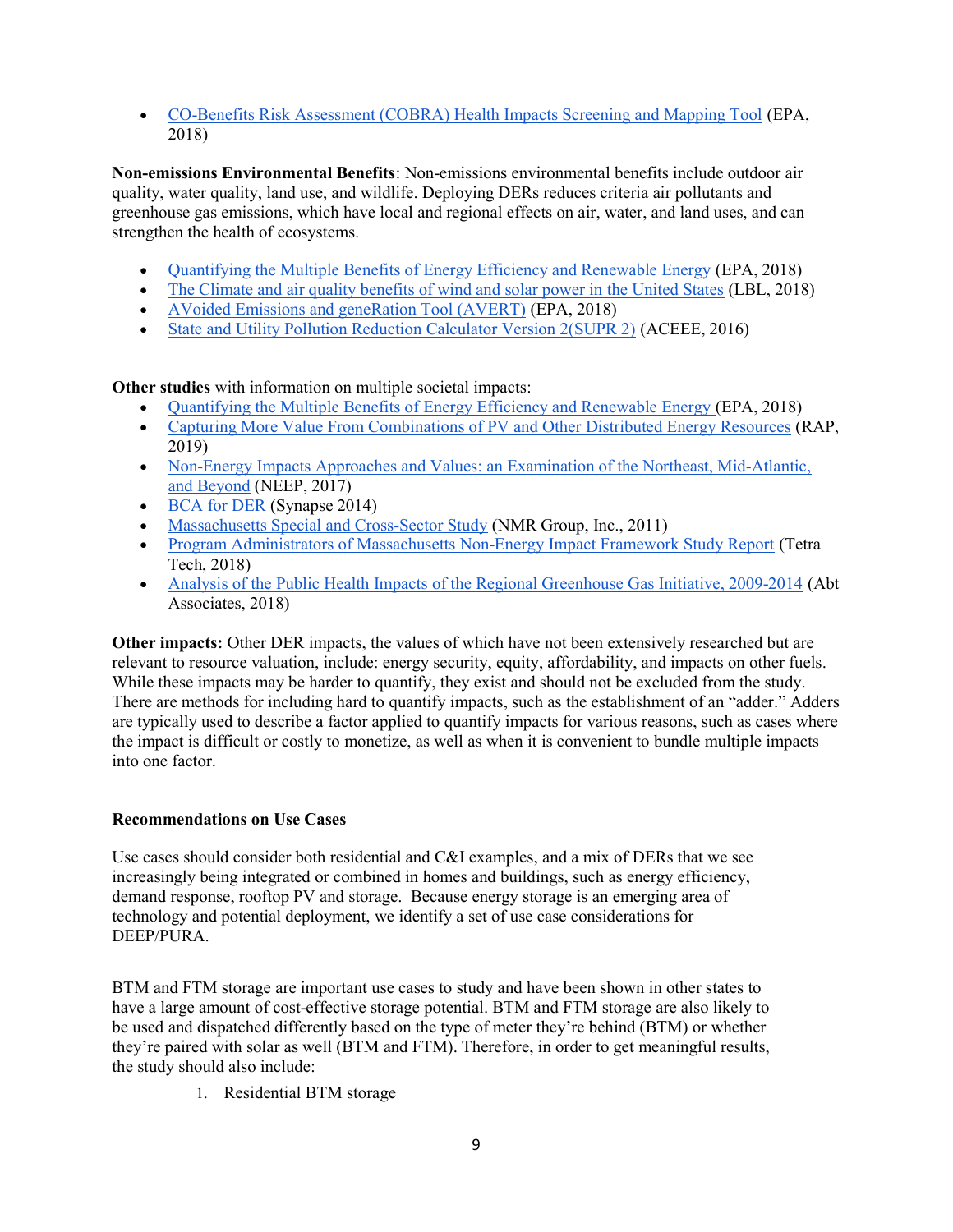- 2. Residential BTM solar+storage
- 3. C&I BTM storage
- 4. C&I BTM solar+storage
- 5. FTM storage (merchant)
- 6. FTM solar+storage (merchant)
- 7. FTM storage used at utility substations (e.g., as a NWA asset)
- For storage resources, the study should consider various duration lengths (e.g., 1, 2, 4, and 8 hours) to determine the ability of various dispatch durations to maximize cost savings.
- For the C&I use cases, the study should choose a 'representative' commercial and industrial customer/load profile to model, and should describe how differences in load profile among C&I customers would lead to different findings/outcomes.
- For grid-connected storage resources, the study should look at options for integrating excess generation from offshore wind resources to maximize the benefit of the state's investment in offshore wind, and an analysis of what the state's least-cost options are to achieve this.

We appreciate the opportunity to provide these comments in an effort to ensure a robust and comprehensive valuation analysis.

Respectfully submitted,

Karl R. Rábago Charles J. Rothenberger Senior Policy Advisor Climate & Energy Attorney

Julie Michals Jeremy McDiarmid E4TheFuture Northeast Clean Energy Council

Samantha Caputo **Amy McLean Salls** Northeast Energy Efficiency Partnerships Acadia Center

Pace Energy and Climate Center CT Fund for the Environment/Save the Sound

Director of Clean Energy Valuation Vice President, Policy & Government Affairs

Senior Policy and Research Associate Senior Policy Advocate and Connecticut Director